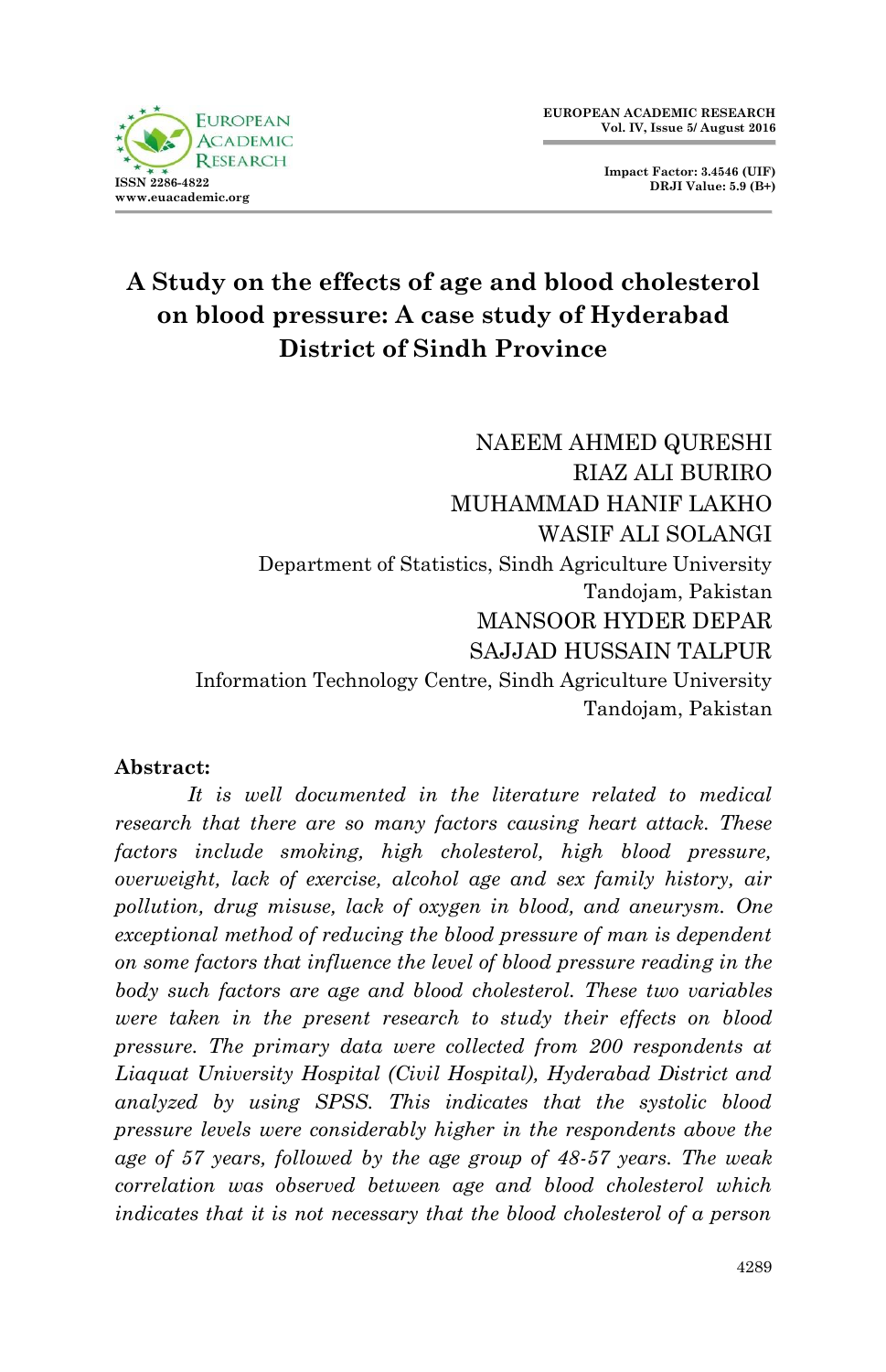*increases as the age increases. Increase in blood cholesterol is due to eating habits such as use of saturated fats in the diet. The strong correlation was observed between the blood cholesterol and blood pressure which is an indication that as the blood cholesterol of a person increases the risk of high blood pressure also increases. All the independent variables were individually highly significant. The coefficient of multiple correlation reveals that there is a strong positive relationship between the dependent and the independent variables. The goodness-of-fit of the model was assessed through coefficient of determination (R2) which was reported as 0.75 which indicates that 75% of the variation in the dependent variable (blood pressure) is explained by the fitted regression model which is good enough to conclude that the model performs well.*

**Key words:** effects of age and blood cholesterol, blood pressure, Hyderabad District, Sindh Province

## **1. INTRODUCTION**

Age is considered medically as one of the major factors that affect the blood pressure of an adult. Age being the number of years of existence from birth to the present time is not determined by any factor, it is a compulsory biological change that cannot be controlled. Age comes along with growth, development and death (Ogunsakin et al. 2012).

Aging refers to the normal yet irreversible biological changes that occur throughout a person's life time. It is a very complex phenomenon and is influenced by genetic, environmental and life style factors (Tuomi *et al*., 1997). A mid middle age there is commonly an increase in muscle to fat ratios, and in a few people, centralization of muscle to fat quotients with its chaperon wellbeing danger might likewise happen. In exceptionally age, both fat free and fat mass are lost as body weight decays. The significance of the issue turn out to be all the more vital when the age related changes of physical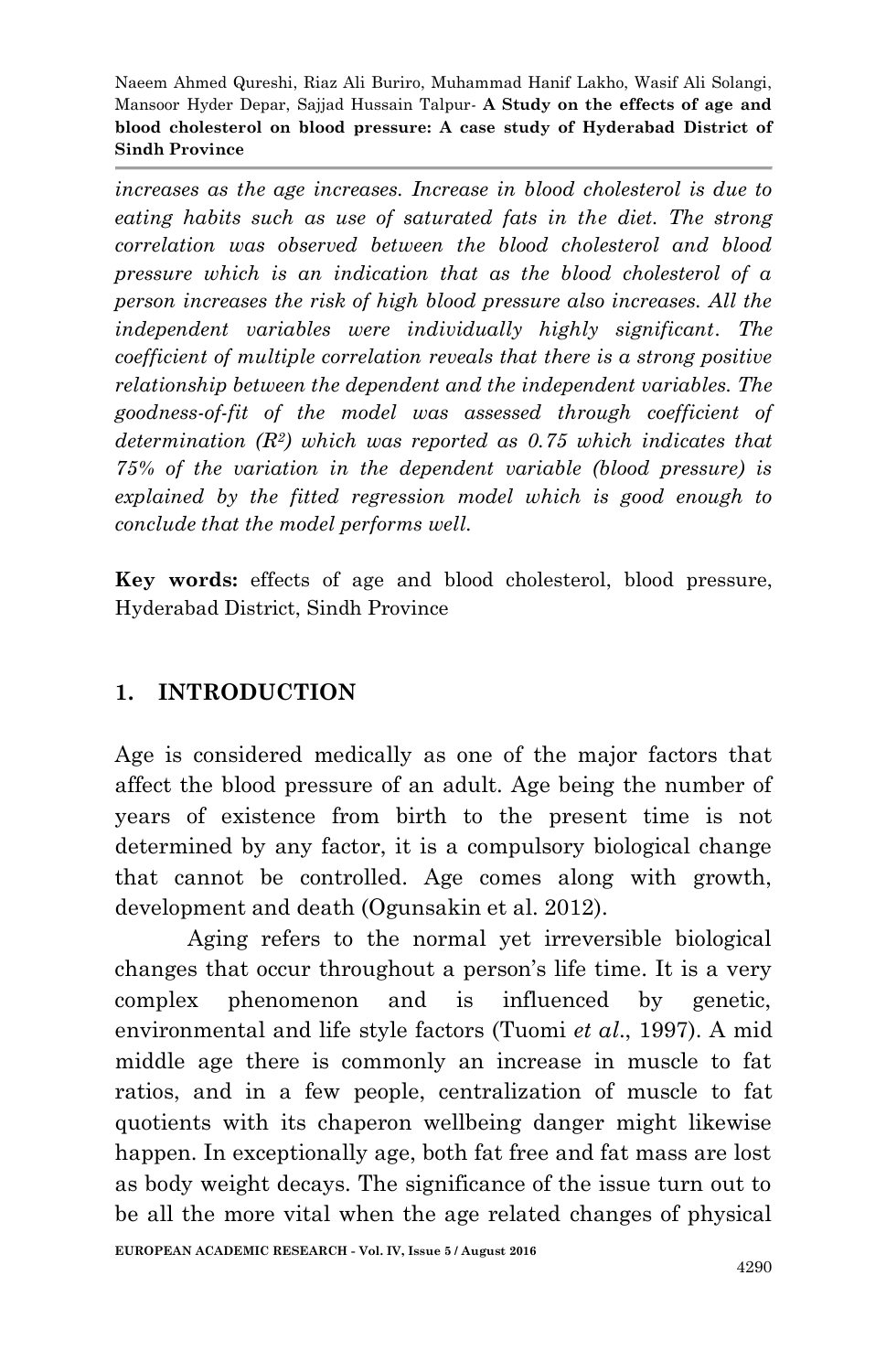instruction experts are the center of the consideration as the vast majority of these experts have more open door for physical action.

Age, blood cholesterol and blood pressure are biological occurrence which are associated to man and other animals. This process is very important as it determines the state of well being and health level of a man. Blood pressure is the measurement of how much force the blood exerts on the wall of blood vessels. There are many events occur within the body as the heart pumps bloods, known as the cardiac cycle, and so pumps blood is measure at different point throughout this cycle. Systolic blood pressure measure the maximum pressure in the arteries during the cardiac cycle, which occurs when the heart contract or beat to pump blood. Blood pressure is affected by medication, cardiovascular or urological disorders, neurological conditions and psychological factors such as stress or anger. A healthy adult will have a blood pressure between 8o and 120 mmHg. Some of the ways to lower the blood pressure reading is by increasing physical activities, curbing alcohol consumption and increasing food content in the diet. Blood cholesterol is a fatty substance that occurs naturally in the body and which is necessary for hormone production, cell metabolism and other vital process. Having high cholesterol level in the blood can increase the risk of heart diseases and stroke. Blood cholesterol is also a factor that affects blood pressure. High blood cholesterol does not automatically lead to high blood pressure but many of the activities and the same life habits that may increase blood cholesterol may also cause elevated blood pressure. Example include diet high in saturated fat, lack of physical activities, taking too much of alcohol amongst others. The more years you spend as an adult the less active your body system becomes and this is where age is got something to do with blood cholesterol related to the blood pressure.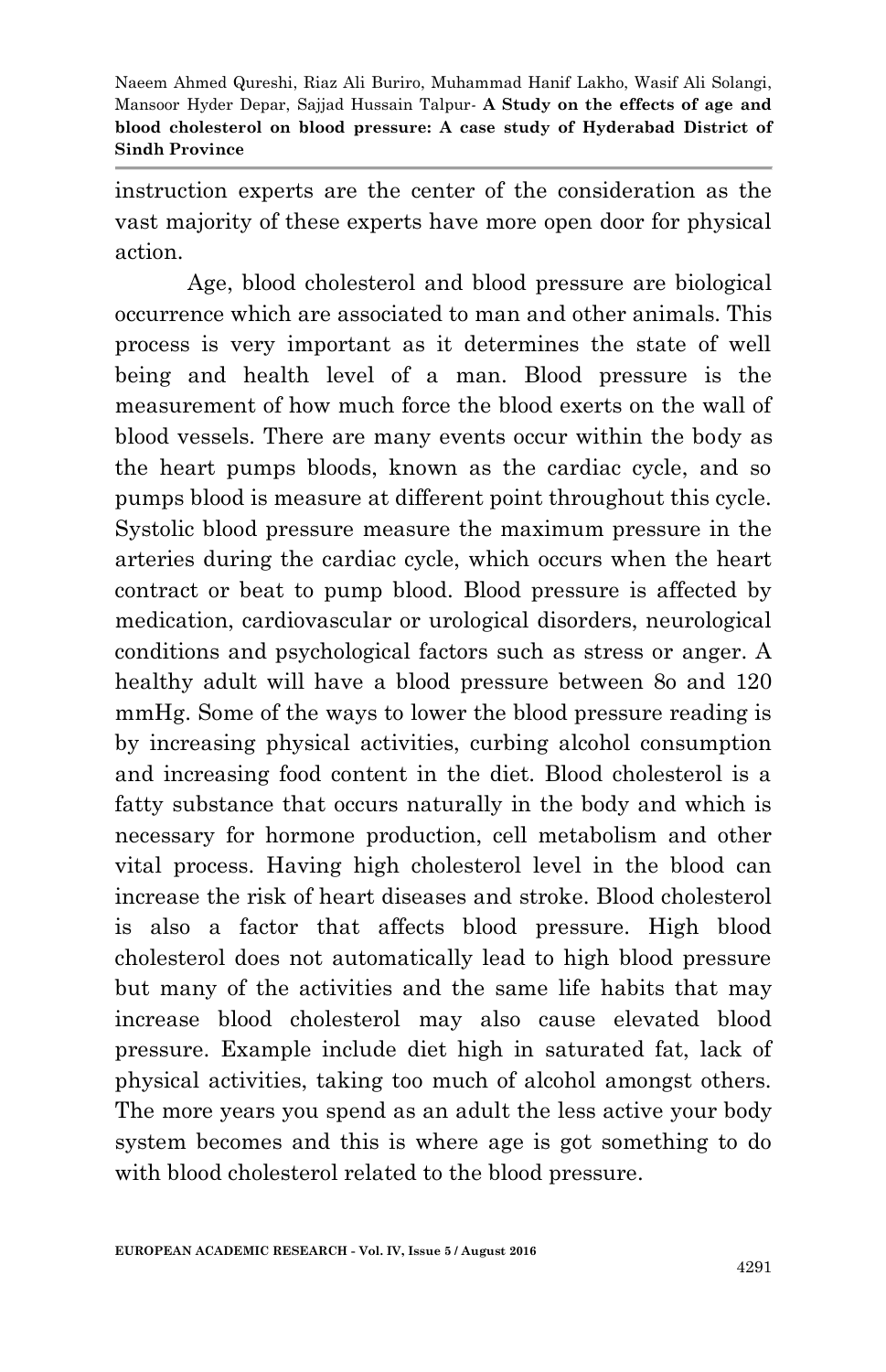The relationship among age, blood cholesterol and blood pressure is a key to know the health status of human body and provide assessment for a number of health problems mostly causing heart attack. Thomas *et al.* (2002) reported in their study that the patients aged between 55 years are suffering from high blood pressure which dramatically increased cardiovascular disease and coronary heart disease risk. Likewise, Silawat *et al.* (2009) studied the impact of age on the blood cholesterol between different years of age. Statistically significant differences were witnessed in the blood cholesterol profiles between the age groups. Masaru *et al.* (2012) reported a direct relationship of dietary cholesterol to blood pressure of men in a few observational studies from the United States.

Therefore, knowing the significance status in human with respect to above biological variables the present study has been planned to know the relationship between age, blood cholesterol and blood pressure and at the same time study the effects of age and blood cholesterol on blood pressure of a human body.

## **2. MATERIALS AND METHODS**

The primary data for the present study were collected from the Cardiology Department of Liaquat University Hospital, Hyderabad (also known as Civil Hospital, Hyderabad). Before the collection of data, a well defined questionnaire was developed. Besides several demographic characteristics, questions regarding age, blood cholesterol level, and blood pressure of respondents were also included in the questionnaire.

The sample size chosen for the present study was 200 respondents who were admitted in the hospital as heart patients. Statistical Package for Social Sciences, in short SPSS, is used for the analysis purpose.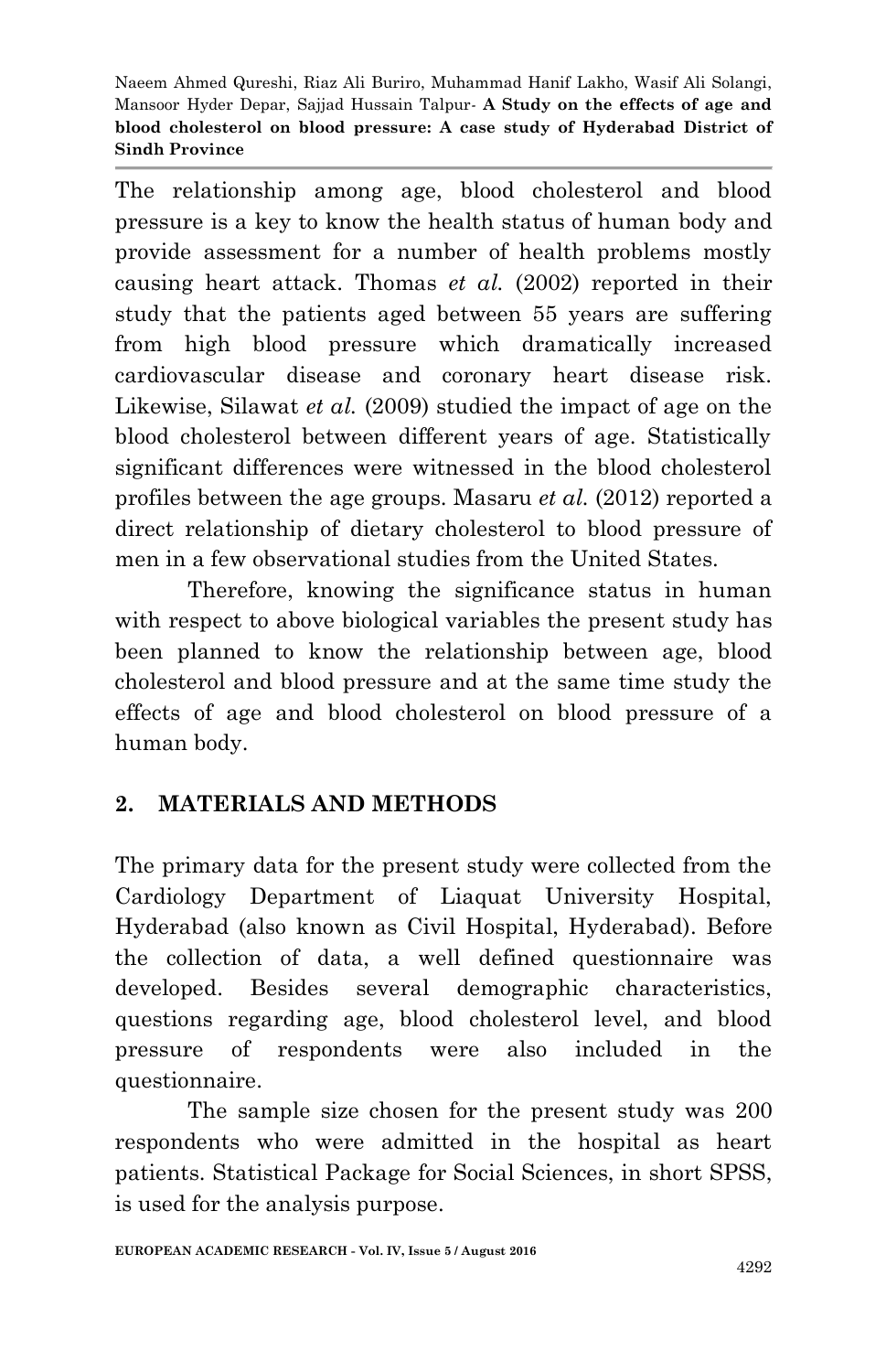## **2.1 Correlation Coefficient**

Correlation is a statistical measure that indicates the extent to which two variables fluctuate together. A positive correlation indicates the extent to which those variables increase or decrease in parallel; a negative correlation indicates the extent to which one variable increases as the other decreases. Mathematically correlation coefficient can be calculated as follows:

$$
r = \frac{n\sum XY - (\sum X)(\sum Y)}{\sqrt{(n\sum X^2 - (\sum X)^2)(n\sum Y^2 - (\sum Y)^2)}}
$$

Where *n* stands for the total number of observations and *X* and *Y* are the two variables under consideration.

## **2.2 Multiple Linear Regressions**

It investigates the dependence of one variable on more than one independent variables and provides the functional relation that is used for the estimating or predicting the value of the dependent variable from the known values of the independent variable(s). The dependent variable is assumed to be a random variable whereas the independent variables are assumed to have fixed values. The model can be expressed mathematically as under:

$$
Y_i = \beta_0 + \beta_{1,i} X_{1,i} + \beta_{2,i} X_{2,i} + \dots + \beta_k X_{k,i} + \varepsilon_i \qquad (i = 1, 2, \dots, n)
$$

Where  $\,\beta_{_{\rm 0}}\,$  is the intercept of the regression equation and  $\beta_{_{\rm 1}},\beta_{_{\rm 2}}$  $,...,  $\beta_k$  are referred to as partial regression coefficients. In$ general,  $\beta$ <sub>i</sub> represents the change in the *ith* variable when all the other variables in the system are being fixed as constant. The standard error and t-statistic for the estimated parameters are defined by the following equations: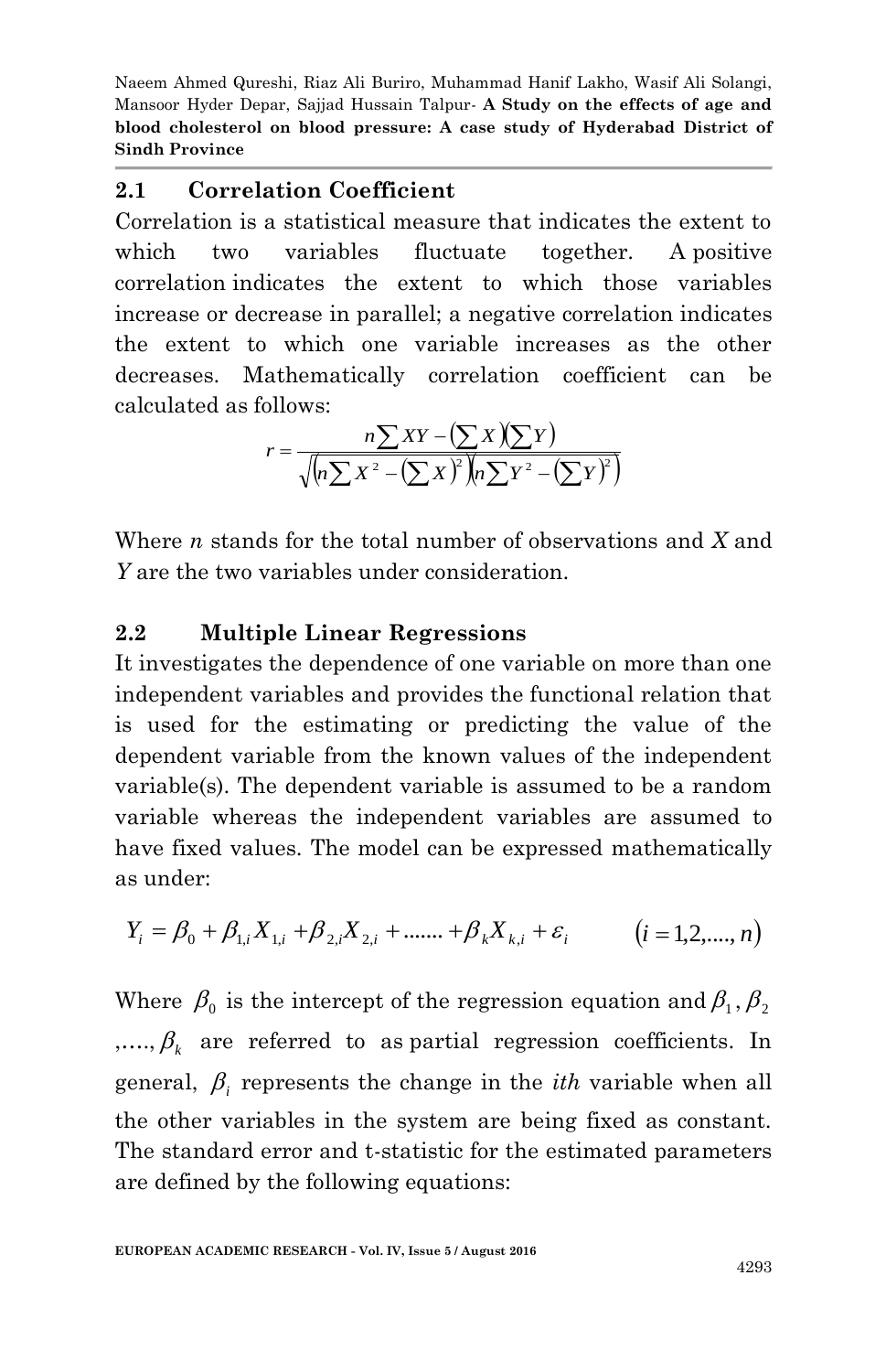$$
S.E(\beta_i) = \sqrt{Var(\beta_i)}
$$
  

$$
t - statistic = \frac{(\beta_i)}{S.E(\beta_i)}
$$

## **2.3 Analysis of Variance (ANOVA)**

 $S.E(\beta_i) = \sqrt{Var(\beta_i)}$ <br>  $t - statistic = \frac{(\beta_i)}{S.E(\beta_i)}$ <br> **ariance (ANOVA)**<br> **ariance (ANOVA)** is a technique that<br>
ariation into its components parts, each of<br>
tin a different source of variations such as<br>
and between groups. The analysi The analysis of variance (ANOVA) is a technique that partitions the total variation into its components parts, each of which is associated with a different source of variations such as "variation" among and between groups. The analysis of variance, therefore, compares two different estimates of variance by using F- distribution to determine whether the means are equal.

#### **2.4** *Goodness-of-fit* **of the Regression Model**

Goodness-of-fit of linear regression model tells us how well a model fits the data set. One among the different ways to assess the goodness-of-fit of the regression model is through the coefficient of determination. The coefficient of determination is represented by  $R^2$ . The computation formula for  $R^2$  is given as under:

$$
R^{2} = \frac{\text{(Sum of Square of Error)}}{\text{(Sum of Squares of Total)}} = \frac{SSR}{SST}
$$

The value of *R<sup>2</sup>* lies between 0 and 1 (inclusive). For almost all model, the value of  $R^2$  lies between these two extremes.

#### **3. RESULTS AND DISCUSSION**

#### **3.1 Descriptive Statistics of Data set**

Table 1 shows the summary statistics of the data under study. Minimum and maximum ages of the respondents were 18 and 65 yrs respectively. The mean age of the respondents was found to be 40.43 yrs with the standard error of 0.859. Likewise,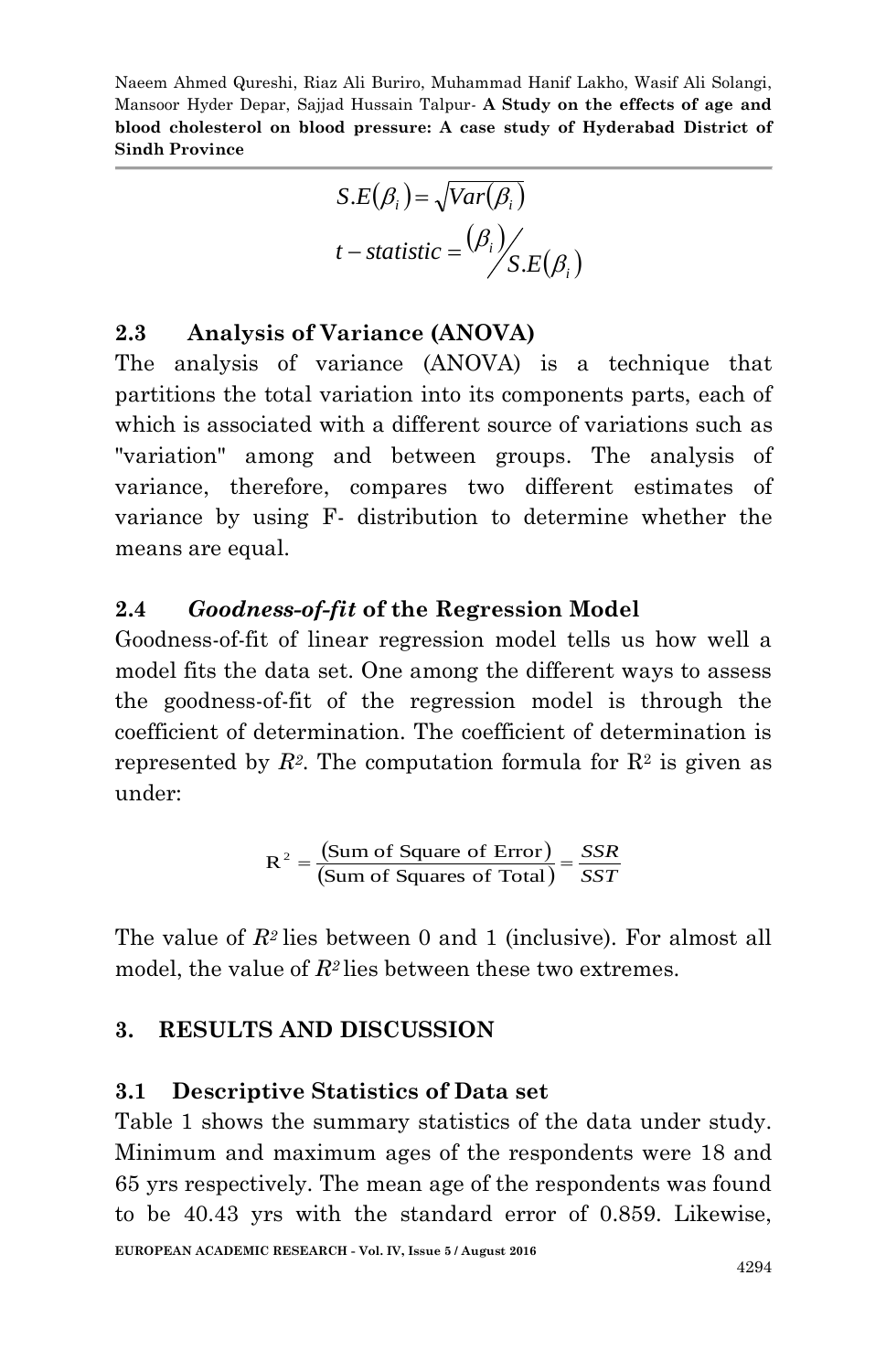variations in blood cholesterol levels of the respondents were reported between 100 to 290 mm/dl with the mean value of 189 mm/dl which is higher than the normal cholesterol values of human being which are shown in Figure 1.

**Table 1: Summary Statistics of the variables used in the present study**

| Variable              | Minimum   | Maximum | Mean   | Std. Error |
|-----------------------|-----------|---------|--------|------------|
| Age                   | $18.00\,$ | 65.00   | 40.43  | 0.859      |
| <b>Blood</b>          | 100.00    | 290.00  | 189.00 | 2.693      |
| Cholesterol           |           |         |        |            |
| <b>Blood Pressure</b> | 98.00     | 190.00  | 136.00 | $1.340\,$  |

**Figure 1. The normal values of blood cholesterol in a human body** 



When the blood pressure of the respondents was measured, it was found in the minimum range of 98 mmHg and maximum of 190 mmHg with mean  $\pm$  S.E (136  $\pm$  1.340 mmHg).

## **3.2 Relationship between different age groups and the blood pressure**

Table 2 shows the frequency distribution of the respondents with respect to different age groups and the values of their blood pressure. It can be seen from the results presented in the table below that the least number of respondents (14) were reported for the higher age group i.e., 57 yrs and above while the highest number (53) is reported for the second oldest age group i.e., 48-57 yrs. On the basis of the mean values, it can be seen that as the age of respondents increases the blood pressure levels also increases.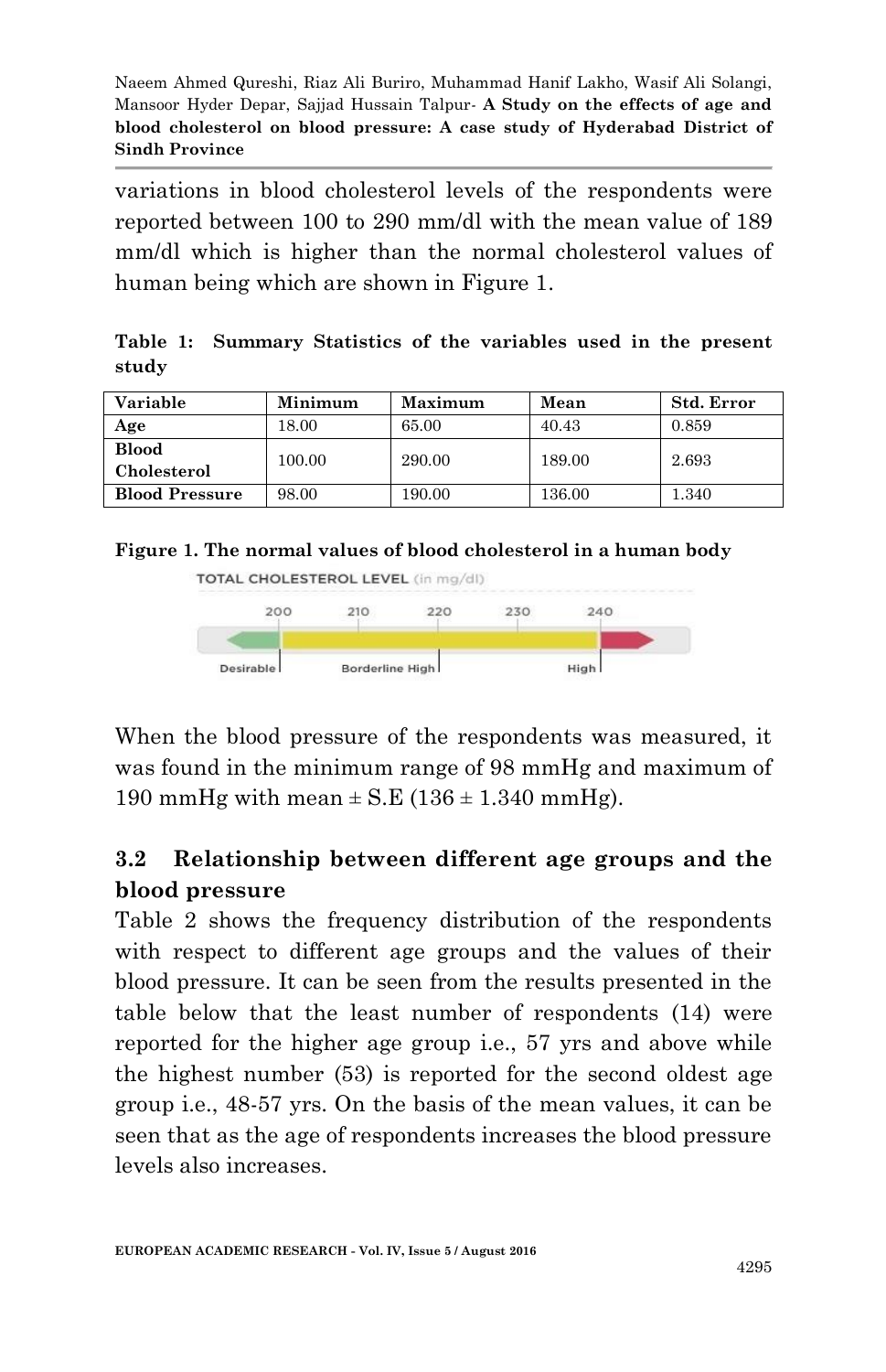|                          |  |  | Table 2. Summary statistics of the different age groups' respondents |
|--------------------------|--|--|----------------------------------------------------------------------|
| and their blood pressure |  |  |                                                                      |

| (in<br>Age | <b>Blood pressure</b> |        |        |        |                   |
|------------|-----------------------|--------|--------|--------|-------------------|
| yrs)       | N                     | Min.   | Max.   | Mean   | <b>Std. Error</b> |
| 18-27      | 33                    | 98.00  | 145.00 | 118.42 | 2.62              |
| 28-37      | 52                    | 110.00 | 165.00 | 132.52 | 2.18              |
| 38-47      | 48                    | 100.00 | 165.00 | 135.77 | 2.24              |
| 48-57      | 53                    | 120.00 | 190.00 | 145.30 | 2.21              |
| Above 57   | 14                    | 140.00 | 180.00 | 161.00 | 3.45              |

The normal values of systolic blood pressure in a human body are given as under:

\*Normal 90 to 120 \* low blood pressure less than 90 \*Pre high blood pressure 120 to 140 \*High blood pressure greater than 140

### **3.3 Correlation Analysis**

Table 3 shows the correlation between the different variables used in the present study. It can be seen that all the variables study are positively correlated. The weak correlation was observed between age and blood cholesterol which indicates that it is not necessary that the blood cholesterol of a person increases as the person gets older. Increased blood cholesterol might be dependent on the eating habits (e.g., the use of saturated fats in the diet) of a person but not the age.

**Table 3: Correlation Matrix of the Age, Blood Cholesterol and Blood Pressure**

|                          | Age       | <b>Blood Cholesterol</b> | <b>Blood Pressure</b> |
|--------------------------|-----------|--------------------------|-----------------------|
| Age                      | $1.000\,$ | 0.219                    | 0.570                 |
| <b>Blood Cholesterol</b> | 0.219     | 000.                     | 0.759                 |
| <b>Blood Pressure</b>    | 0.570     | 0.759                    | $1.000\,$             |

Similarly blood pressure is moderately correlated with age having the value of 0.570 which is already reported in Table 2. Likewise, strong value of correlation coefficient  $(r = 0.759)$  was observed between the blood cholesterol and blood pressure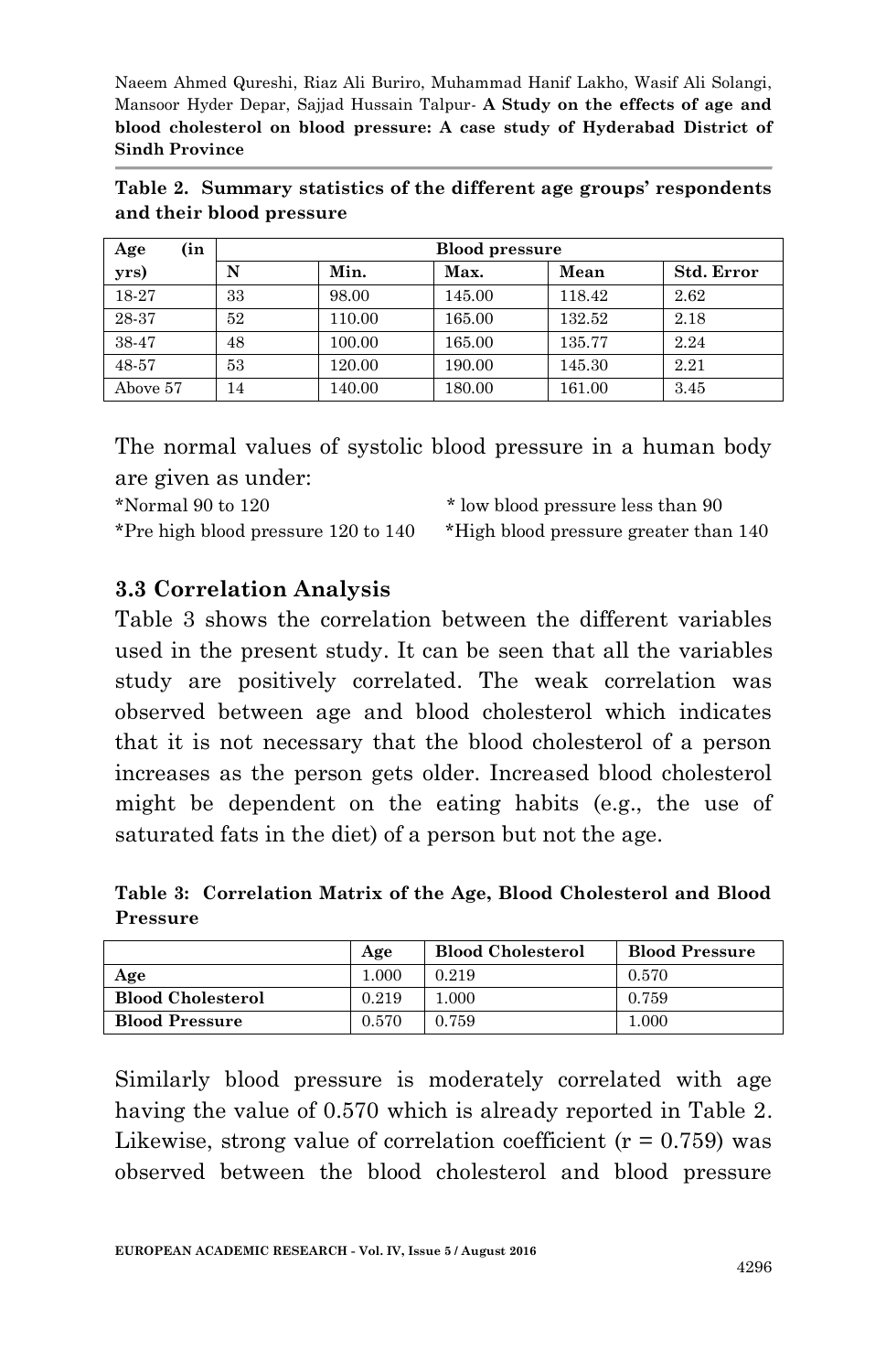which is an indication that as the blood cholesterol of a person increases the risk of high blood pressure also increases.

## **3.4 Multiple Regression Analysis**

Table 4 shows results of the multiple linear regression analysis which was carried out to study the effects of age and blood cholesterol on blood pressure. As already explained that regression is used to study the effect of independent variable(s) on the dependent variable i.e. the amount by which the dependent variable changes for the every unit change in the independent variable while the rest of independent variables remain constant. When age increases by one unit while all the other independent variables remain constant, the blood pressure will increase by 0.662. In the same fashion, if the blood cholesterol increases by one unit while the age remains constant, the blood pressure will increase by 0.331. P-values of the t-statistic show that all the variables on the right side of the regression equation are highly significant at conventional level of significance ( $\alpha$  = 0.05).

| <i>Variables</i>                | $\bm{\beta}_i$ | $S.E(\beta_i)$ | $t - stat$ | $p-value$ |
|---------------------------------|----------------|----------------|------------|-----------|
| Constant                        | 46.955         | 3.778          | 12.43      | 0.000     |
| Age $(X_1)$                     | 0.662          | 0.057          | 11.55      | 0.000     |
| Blood<br>Cholesterol<br>$(X_2)$ | 0.331          | 0.182          | 18.13      | 0.000     |

**Table 4: Estimates of the Multiple Linear Regression model** 

# **3.5 Analysis of Variance (ANOVA)**

The F-value in the following table tests whether the overall regression models is a good fit for the data set under consideration. The table shows that the independent variables statistically significantly predict the dependent variable because the calculated F-value is much larger than the αquantile of the F-distribution and P-value of the F-test if much lower than 0.05.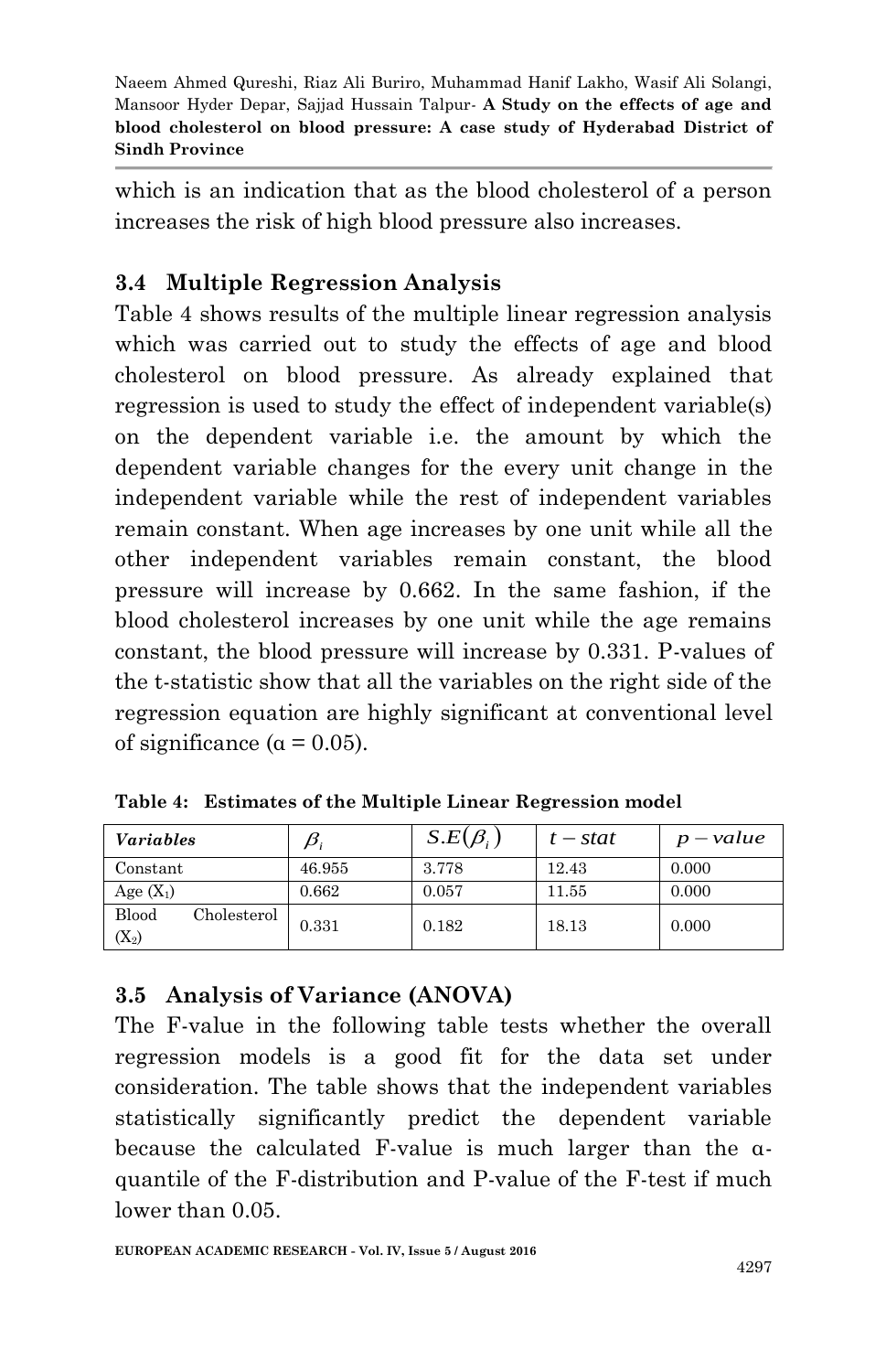| Table 5: Analysis of Variance (ANOVA) Table |     |          |          |                |       |  |
|---------------------------------------------|-----|----------|----------|----------------|-------|--|
| <b>Source</b><br>οl                         | d.f | SS       | MS       | <b>F-value</b> | Sig.  |  |
| Variation                                   |     |          |          |                |       |  |
| Regression                                  |     | 53381.50 | 26690.74 | 290.60         | 0.000 |  |
| Residuals                                   | 197 | 18093.88 | 91.85    |                |       |  |
| Total                                       | 199 | 71475.35 |          |                |       |  |

**Table 5: Analysis of Variance (ANOVA) Table** 

**3.6 R, R2, Adjusted-R<sup>2</sup> and Std. Error of the Fitted Model**

The coefficient of multiple correlation  $(R = 0.864)$  reveals that there is positive relationship between the dependent and independent variables. The value of coefficient of determination  $(R<sup>2</sup> = 0.75)$  indicates that 75% of the variations in the dependent variable (blood pressure) is explained by the fitted regression model which is good enough to conclude that the model performs well in terms of prediction.

**Table 6: R, R<sup>2</sup> , adjusted-R<sup>2</sup> and Std. Error of the Estimated Model** 

|      | R Square | <b>Adjusted R</b><br>Square | Std. Error of the<br>Estimate |
|------|----------|-----------------------------|-------------------------------|
| .864 | 75       | 744                         | 9.583                         |

Similarly, the value of adjusted- $R^2$  (0.744) shows with the present adjustment of the parameters in the regression model the model accounts nearly for same variation in the data set as without adjusting parameters.

## **4. CONCLUSIONS AND SUGGESTIONS**

Based on the findings of the present study, it can be concluded that there is a weak relation between age and blood pressure while strong relation between blood cholesterol and blood pressure of a human body. The relationship between the blood pressure, blood cholesterol and age using least square regression method has been tackled to a reasonable extent. Similarly, blood cholesterol of a human body is not mainly affected by the age but due to the eating habits because people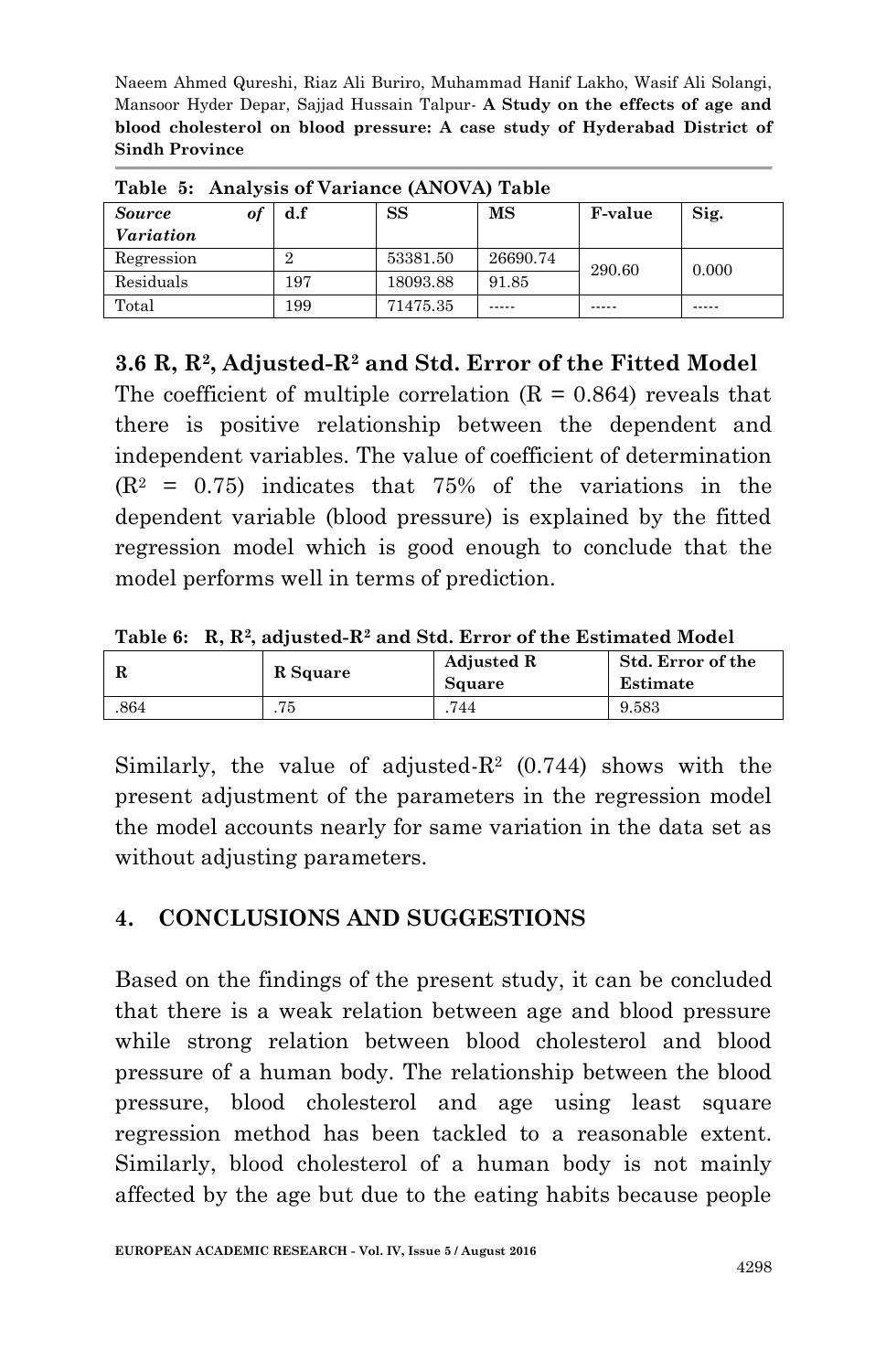who use more fats in their diet are likely to have high blood cholesterol levels. Likewise, blood pressure is less dependent on age while more dependent on blood cholesterol level of a person. It is well understood from this study that the level of blood pressure reading in the body can be influenced by age and blood cholesterol; therefore it is advisable for every individual above the age of 18 years to be going for medical check- up at least once in 3 months. Due to this, if any changes are found in their body system, these can easily be traced and managed. Government at every level should sensitize their subjects on the need to reduce any food that can increase the level of blood cholesterol in the body viz a fatty food.

## **REFERENCES**

- 1. Adamson, S. M., E. Rudatsikira, O. Babaniyi, P. Songolo, D. Mulenga and S. Siziya. 2012. Factors Associated with High Cholesterol levels in Lusaka, Zambia: A Community-Based Study. Source: Med. J. of Zambia, 39(4).
- 2. Bønaa, K.H. and D.S. Thelle. 2006. Association between blood pressure and serum lipids in a population. The Tromsø Study. J. Circulation.83 (2) : 1305-1314.
- 3. Brahler, C.J., J.J. Harden, M.L. McHone, M. Soules, E. Evans, A. Alyanak, F. Diakpieng and P. Vanderburgh. 2006. Disaggregating The Relative Influence Of Genetic, Environmental And Individual Factors On The Relationships Between LDL And HDL Cholesterols And BMI For A Sample Of African American Mothers And Their Daughters. JEPonline. 9 (1) : 24-31.
- 4. Faheem, M. S. Qureshi, J, Ali, Hameed, Zahoor, F, Abbas, Adnan, M, Gul, M, Hafizullah, 2010. Does Bmi Affect Cholesterol, Sugar, And Blood Pressure In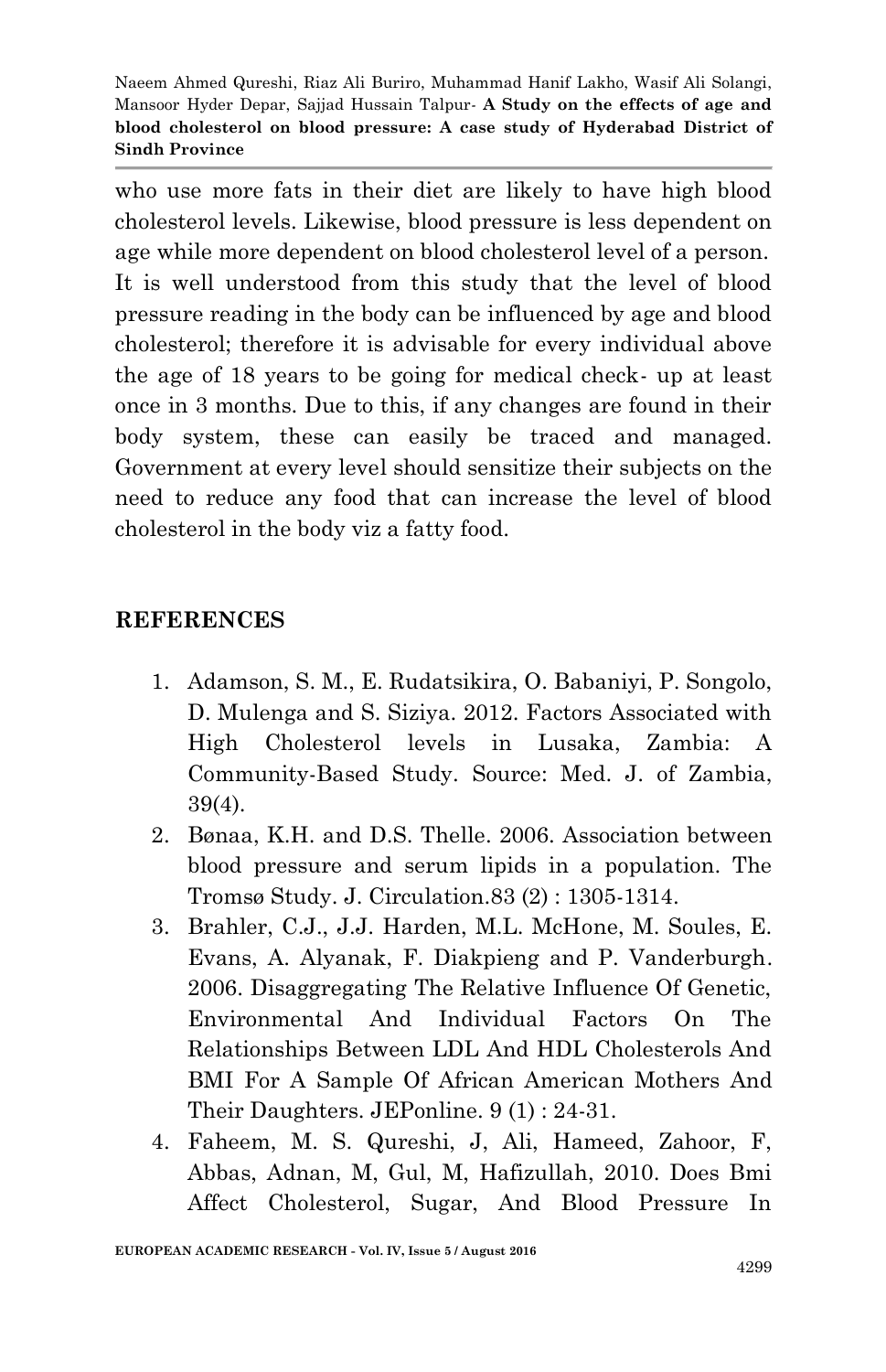> General Population?. J. Ayub. Med. Coll. Abbottabad. 22(4).

- 5. Fisher, R. A. 2002. The goodness of fit of regression formulae and Distribution of regression coefficient
- 6. Hai Liu and WanzhuTu(2012). A Semiparametric Regression Model For Paired Longitudinal Outcomes With Application In Childhood Blood Pressure Development. The Ann of App Stat 6(4), 1861–1882 DOI: 10.1214/12-AOAS567 c Institute of Mathematical Statistics.
- 7. Kardiol, J. 2012. Is there a Link Between Non-HDL Cholesterol and Blood Pressure? An Age and Gender Directed Analysis of 7500 Hypertensive Outpatients. J. Am. Clinc. 19 (1–2) 11-19.
- 8. Lancet, 2007. Blood cholesterol and vascular mortality by age, sex, and blood pressure: a meta-analysis of individual data from 61 prospective studies with 55 000 vascular deaths. J. Am. Coll. Cardiol. 370 (2) : 1829–39.
- 9. [Masaru, S.,](http://www.ncbi.nlm.nih.gov/pubmed/?term=Sakurai%20M%5Bauth%5D) [J. Stamler,](http://www.ncbi.nlm.nih.gov/pubmed/?term=Stamler%20J%5Bauth%5D) [K. Miura,](http://www.ncbi.nlm.nih.gov/pubmed/?term=Miura%20K%5Bauth%5D) [I.J. Brown,](http://www.ncbi.nlm.nih.gov/pubmed/?term=Brown%20IJ%5Bauth%5D) [H.](http://www.ncbi.nlm.nih.gov/pubmed/?term=Nakagawa%20H%5Bauth%5D)  [Nakagawa,](http://www.ncbi.nlm.nih.gov/pubmed/?term=Nakagawa%20H%5Bauth%5D) [P. Elliott,](http://www.ncbi.nlm.nih.gov/pubmed/?term=Elliott%20P%5Bauth%5D) [H. Ueshima,](http://www.ncbi.nlm.nih.gov/pubmed/?term=Ueshima%20H%5Bauth%5D) [Q. Chan,](http://www.ncbi.nlm.nih.gov/pubmed/?term=Chan%20Q%5Bauth%5D) [I. Tzoulaki,](http://www.ncbi.nlm.nih.gov/pubmed/?term=Tzoulaki%20I%5Bauth%5D) [A.R. Dyer,](http://www.ncbi.nlm.nih.gov/pubmed/?term=Dyer%20AR%5Bauth%5D) [A. Okayama](http://www.ncbi.nlm.nih.gov/pubmed/?term=Okayama%20A%5Bauth%5D) and L. [Zhao.](http://www.ncbi.nlm.nih.gov/pubmed/?term=Zhao%20L%5Bauth%5D) 2012. Relationship of Dietary Cholesterol to Blood Pressure. The Intermap Research Group. 29 (2): 222-228.
- 10. Ogunsakin, R. E., R. B. Ogunrinde, O. Omotoso and O. B. Adewale. 2012. On regression analysis of the relationship between age and blood cholesterol on blood pressure. International Journal of Scientific & Technology Research. 9 (1) : 861-869.
- 11. Silawat, N., J.K. Savalia and D. Patel. 2009. Comparative Study of Impact of Age on Physiological Variables, Body Composition and Blood Cholesterol in Selected Physical Education Professionals. Journal of Exercise Science and Physiotherapy, 5 (1): 62-66.